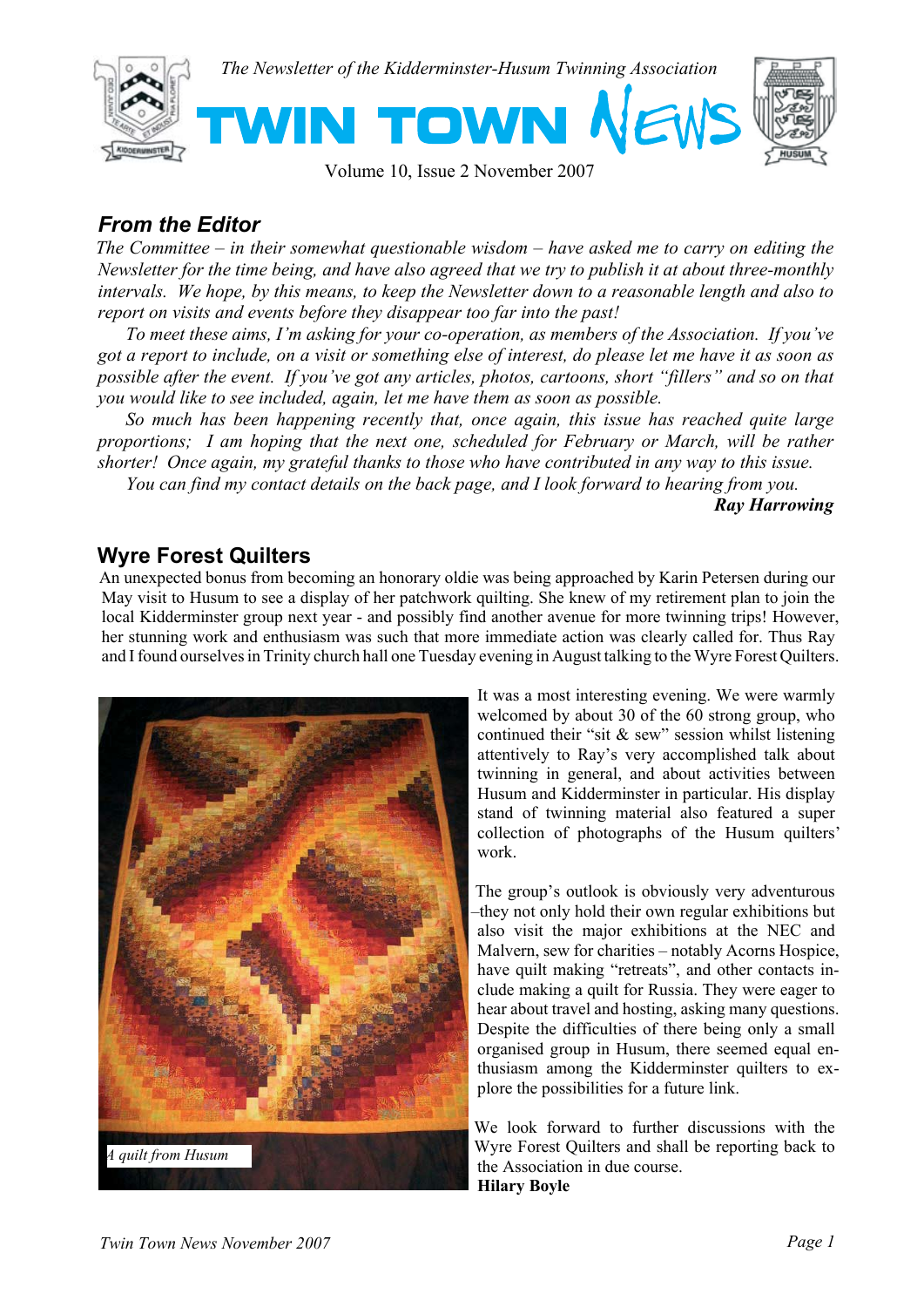## **The Newsletter**

Ten years ago I started to produce Twin Town News, a newsletter for the Twinning Association. The first issue came out in March 1997, just before the twentieth anniversary of the signing of the Twinning Charter in Husum on 24 April in 1977. It also featured the announcement of the first modern English translation of *Der Schimmelreiter*, Theodor Storm's famous novella, as *The Dykemaster.* The translator Denis Jackson and the publisher came to Kidderminster and presented a series of slides showing the landscape and background to the novel with readings by Athol McDonald. For some years we have given a copy of this book to the Mayor as President of the Association. Other news items included a British Week in Husum, visits by the Choral Society, Wyre Forest Arts Forum, Harry Cheshire High School, Youth House, Foley Park Methodist Youth Group and Jacqueline Boulter who was the first volunteer to stay in Kidderminster under the Experiment in International Living scheme.

In March 2004 after I appealed for help with the newsletter, Linda Fowler offered her professional expertise and took on layout and printing. Now, Ray Harrowing is taking over as editor and I'm sure he will bring a fresh approach and publish more frequent issues to keep members up to date with Association news. Over the past decade numerous anniversaries, visits and other events have been reported. Thank you to all contributors; please keep the reports coming in to Ray. **Jean Talbot**

## **Cricketers' Return**

Plans for the return visit to Kidderminster of Husum Cricket Club in 2008 are taking shape.

Led by their coach Jorg Kruger, Husum are planning to bring a party of 12 young Danish/German cricketers (u13/u14) for six days arriving in Kidderminster Frau Karschin - a native of Pforzheim, near Stuttgart on Monday 30 June and leaving on Sunday 6 July. - has three sons, and her husband teaches at the *Gym-*They will be combining forces with their sister club in Denmark - Herning - who KVCC also played when they toured Germany and Denmark in May earlier this year. Four adults will also come with the boys.

As well as playing Kidderminster juniors we plan to arrange some other games for them with other local junior sides and arrange for them to see some First Class Cricket as well. The popular 20-20 matches should be in full swing when they visit and we hope they will see one of these games.

A subcommittee of the KVCC junior section involving William Franklin, Mike Field, Pete Harler and the German-speaking Jackie Pittaway has been

formed to plan the visit and raise funds to provide our guests with hospitality. The boys are keen to take the chance to improve their English as well as play cricket and so we are hoping to accommodate our visitors with families during their stay.

The Kidderminster boys are looking forward to having the opportunity of reversing the heavy defeat they suffered in the inaugural match between Husum and Kidderminster in Husum this year, and local station Hereford and Worcester Radio have expressed an interest in covering the visit.

#### **William Franklin**

#### **A new face at Theodor- Storm-Schule**

We reported in the last Newsletter the retirement of Frau Therese Chromik from the post of Director of



the Theodor Storm Schule in Husum – which has recently formed a partnership with Kidderminster's King Charles I High School. We have now had some information about her successor, Frau Sybille Karschin, who was Head of the Upper School at

the *Gymnasium* (High School) in Brunsbüttel, near the mouth of the River Elbe. She has spent most of her teaching career in the town, apart from six years at the German School in Geneva.

*nasium* in Marne, near Brunsbüttel. Her subjects are Maths and Chemistry, and she is also a keen flautist. For the time being, she will be lodging in Husum, and hopes in the near future to bring her family to the town. She told the *Husumer Nachrichten* that, as so many people have said before, she will leave Brunsbüttel with mixed feelings; she and the family have spent many happy years there, and they will be sad to leave, but she is looking forward to the new challenge.

#### **How others do it!**

We saw, on a website dedicated to Town Twinning, this piece written by Nicholas Goodwin, the Chairman of the Exeter/Yaroslavl Twinning Association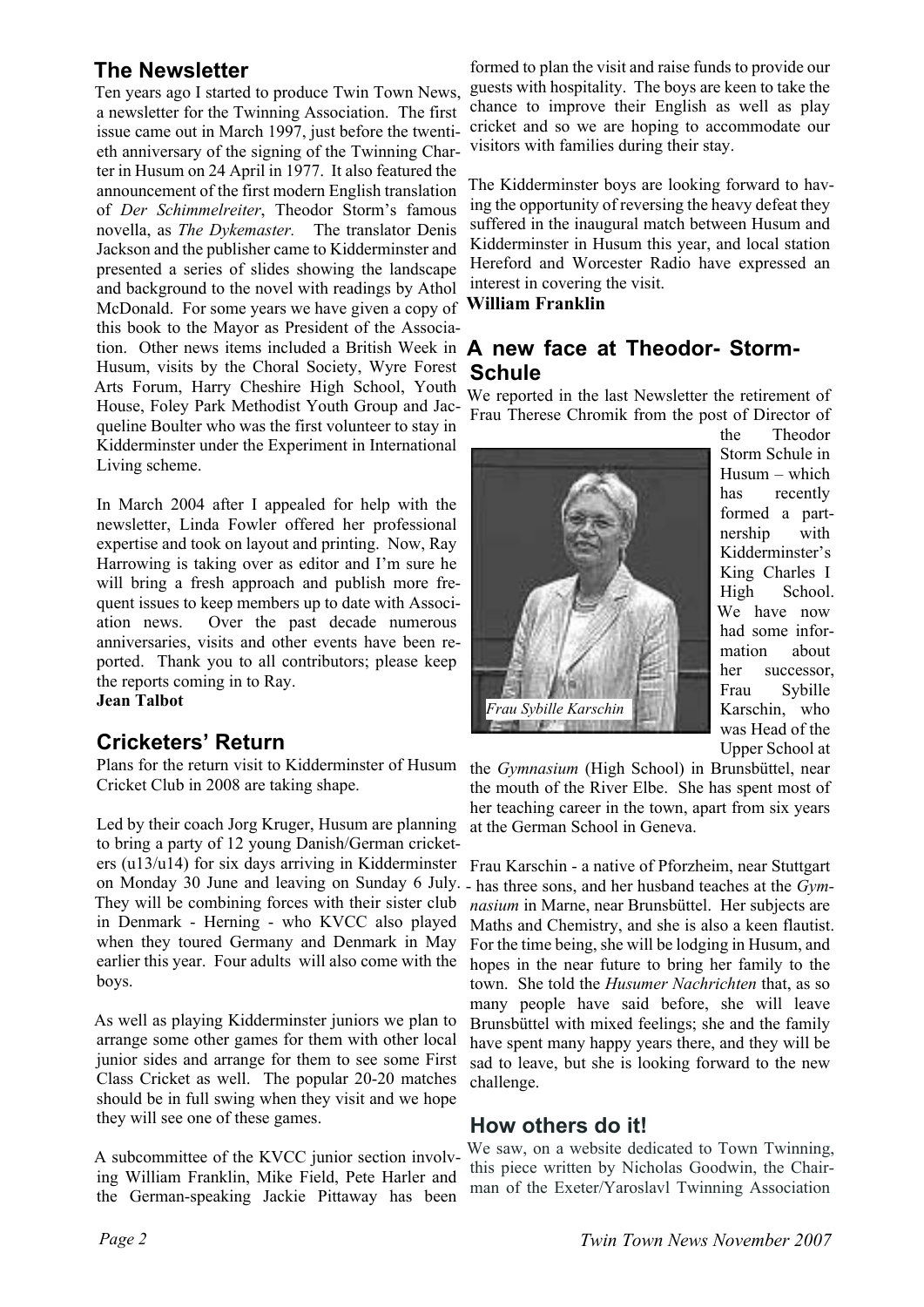(Nick runs a company that has a number of contacts with the Yaroslavl region and more widely in Russia). We thought the idea was very exciting, and one that might be well worth copying – after all, imitation is the sincerest form of flattery!

*"Let me relay what happened to me in our twin city of Yaroslavl, Russia in May this year, as an example of what just one small incident had achieved. By the way, this is also on our website at www.eyta.org.uk.*

*One of the pleasures of visiting our twin city is awarding prizes to the winners of the Yaroslavl Regional school's English essay competition, and seeing at first hand the positive effect our sponsorship has for the local schoolchildren. This year's subject was "a letter to the Queen and a letter to Vladimir Putin", in which the children freely expressed their aspirations, dreams and concerns about their lives and the things that affected them.*

*Afterwards the competition's organiser explained to all present at the ceremony that all the children understood that it was only an exercise and that they were not really writing to the Queen, but that despite this, the letters expressed their genuine feelings. The look on the children's faces made it plain that they had wished all along that this was not the case. I couldn't resist the opportunity, so announced that we would send them to the Queen for them. For a few seconds you could have heard a pin drop. Needless to say, their eyes lit up, and it took me at least five minutes to get the organiser to finally grasp the fact that this was possible!*

*The essays were duly sent, and we received a reply within a week requesting that we convey to the children how pleased the Queen was to see their well-written and interesting works. A copy of the letter has been given to each child and one to their school for display on their notice board. Also in her letter the Queen said that she was interested to hear about the twinning link between Exeter and Yaroslavl and about our organisation's valuable efforts to promote contacts between the citizens and businesses of Exeter and Yaroslavl.*

*This goes to show that with a little faith, and a postage stamp, you can do things others think impossible.*

*Shortly afterwards the Russian press ran the story and the standing of our group in Russia jumped one-hundredfold. The Yaroslavl City*

*Authorities have even quoted this "incident" to the EC as a shining example of the high level of trust and cooperation between our two communities. Given at the time the delicate state of relations between Russia and the UK, I think you will agree that this "incident" is proof that twinning, or whatever name you wish to give it, still has a very important place in this global world we live in. It has the ability to influence directly the way people from different countries and cultures view each other, often in counterbalance to the perceptions created by an individual country's media."*

## **Midland Technical Translations (UK) Ltd raises awareness of Kidderminster–Husum Twinning across the Globe**

MTT (UK) Ltd launched a special competition with King Charles I High School on 5<sup>th</sup> October 2007, which aims to spread awareness of Kidderminster and Husum across the globe.

Sue Clark, MD of the translation company based in Coventry Street, Kidderminster, launched the competition in conjunction with Nicola Vincent, a language teacher at the school, at a special breakfast held to highlight European Day of Languages. Some 85 year 7 and 8 students sampled the delights of various cheeses and cold meats, pastries and drinks and received stickers promoting a wide range of different languages.

Students were invited to submit pictures to be used on a promotional calendar for 2008, which MTT will be sending to all of their customers world-wide. Artwork could be submitted in three categories, including a special class to highlight links between the two towns. Prizes of an ipod Shuffle and book tokens were on offer, together with a goody bag for all 12 successful entrants whose pictures make it onto the final version of the calendar. Older students were informed of the competition through a series of talks by MTT about using languages in the business world.

We shall be sending every member of the Association a copy of the calendar that has been produced as a result of the competition; if you would like further copies of this unique item, please contact me at MTT (UK) Ltd on 01562 748778. **Sue Clark**

#### **Website**

We have made some minor changes to the site, and updated various parts, particularly the Calendar; we've included most of the major events of the Hu-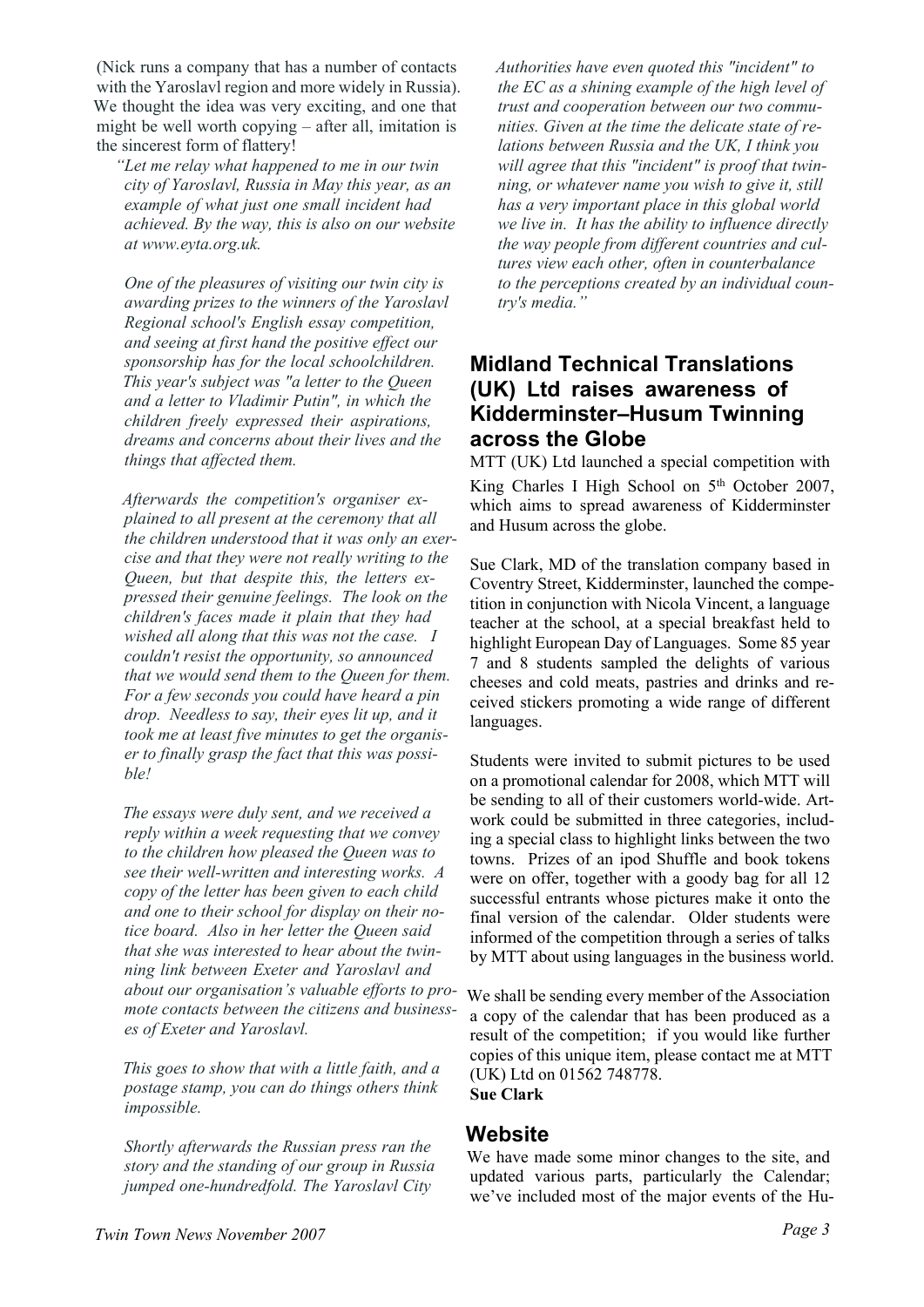sum year, and we shall also include the Kiddermin-about the importance of dykes for the landscape. The ster Carnival and other significant Kidderminster cobbles proved to be a challenge for Charlie Combes, events.

I referred in the last Newsletter to the Guest Book; we have had no messages for many months, and this does not show the site in a very good light. We have therefore decided to remove the Guest Book. However, a new service – the "News Headlines" page – will shortly be added, so that readers can keep up to date while they are waiting for the next Newsletter!

We are also investigating the possibility of obtaining statistics about the number of "hits" on the site, and, whilst we shall not put a "hit counter" on the site itself, we shall report in the Newsletter or on the "News Headlines" the extent to which the site is used.

If you have any comments, criticisms, suggestions about the website, do please contact me. **Ray Harrowing (www.kidderminster-husum-twinning.co.uk)**

### **EXCHANGE BETWEEN THE THEO-DOR-STORM-SCHULE, HUSUM AND KING CHARLES I SCHOOL, KIDDERMINSTER (March/October 2007)**

By Thursday 4<sup>th</sup> October, our exchange with the "Who let the dogs out?" during the lesson plenary. Theodor Storm Schule in Husum had been over 18 months in the planning. Stefan Buchenau, Christiane Schulz and their party of 20 pupils had completed the first part of the exchange in March. So it was, in the darkness and mists of an early October morning, that we found ourselves on the way to Husum by way of The weekend was spent in the host families, although Manchester and Hamburg airports. Arriving at the Theodor-Storm-Schule in the late afternoon, we were greeted by the head teacher, Frau Karschin, reunited with our exchange partners and whisked off to become part of a German household for seven days.

On Friday morning, we had a taste of life in a German school. Having survived the early 07:50 start, we were invited into lessons with our respective exchange partners. Herr Siems, the Latin teacher, cent Landesmuseum which houses, amongst many changed his lesson plan on the spur of the moment to accommodate the large contingent of English pupils in his classroom. He conducted the lesson in faultless English and taught us all about the influence of Latin and other languages upon English. Pupil participation was invited and we were all very impressed at the German pupils' ability to understand such a complex subject taught in a language other than their own.

Later on that morning, we met a Town Guide, who took us on a tour of the Husum sights and explained

who very kindly pushed Chris Llewellyn's wheelchair around the streets. Chris had suffered a broken ankle owing to a rugby injury shortly before our departure. We ate lunch (curry or rice pudding) in the Bis(s)trothek (the school canteen), and, in the



afternoon, the Sports teachers Herr Belau and Herr Keilholz had very kindly prepared a wonderful volleyball session for the German and English exchange students. After an enthusiastic warm-up, Year 11 German students took over the lesson and taught us all how to perfect our skills. By late afternoon, all were exhausted, but still had enough voice to sing, The evening saw us all together again in a Greek restaurant, where German and English partners helped each other to choose their evening meal and plans for the weekend were made.

many of the English and German partners seemed to meet up at some time. Some decided to go sightseeing and visited Flensburg, Lübeck, or even Denmark. Other activities included interacting with science in a nearby museum, a trip to the Hansa theme park, all-important shopping and sampling spaghetti ice cream. The German and English teachers visited Schleswig with its beautiful brick-built cathedral and intricately carved altar-piece as well as the magnifitreasures, a boat similar to that found at Sutton Hoo, paintings by Emil Nolde, bronzes by Ernst Barlach and a newly-opened Baroque garden.

On Monday morning, after two lessons in school, the English group discovered more about the nature of life on a Hallig at the Nissen-Haus. After this, we walked to the Town Hall, where Herr Maaß, the Mayor, welcomed us to Husum. To our surprise and delight, Charles and Jean Talbot were also able to meet us, as they happened to be in Husum at the same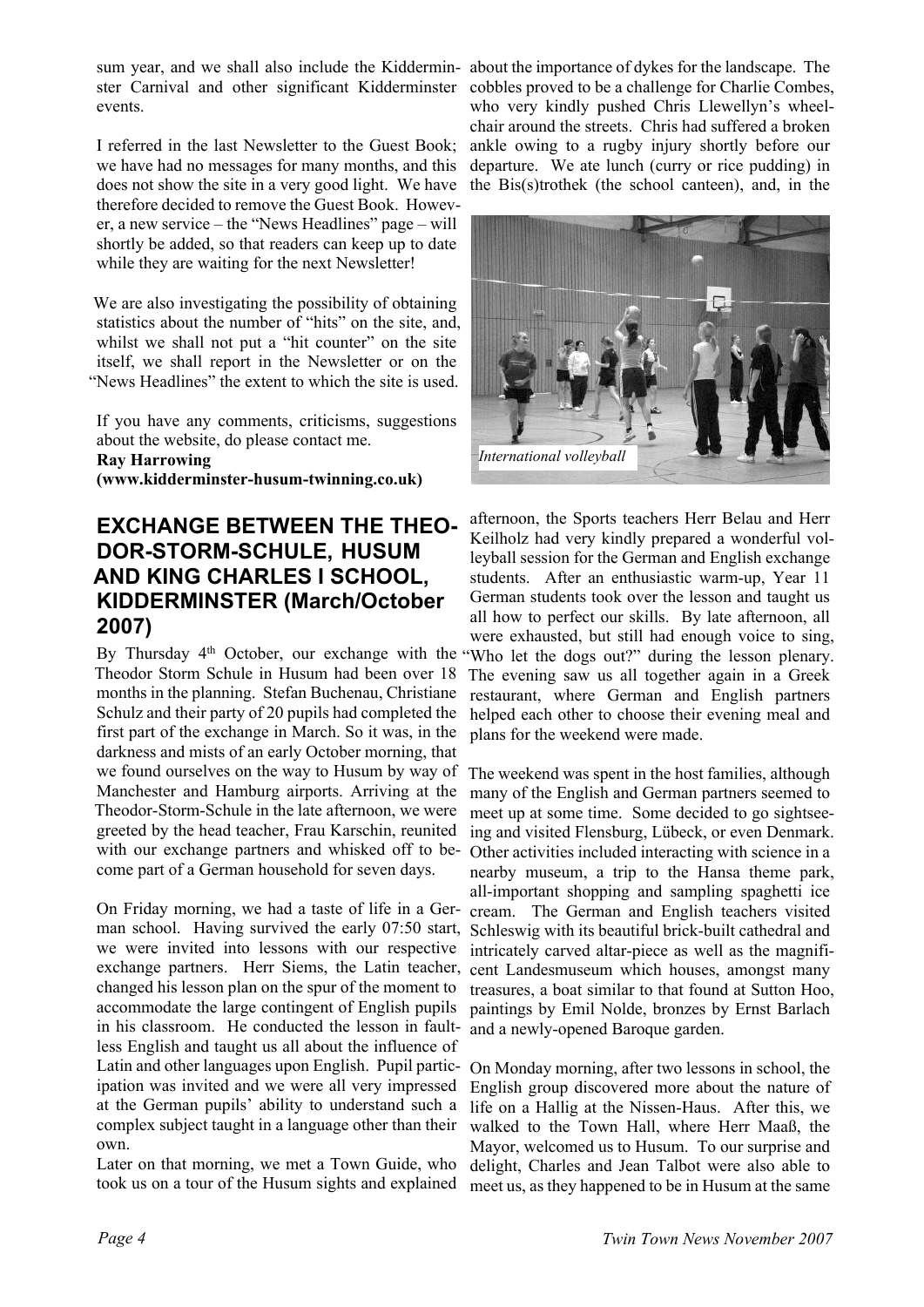

time as we were. The kind words, refreshments and the presence of the press made us feel like royalty. In the afternoon, together with the German exchange partners, we visited the Multimar Wattforum in Tönning, where we were allowed to touch star fish, admired sea horses and tested the comfort of that stalwart of seaside Germany, the Strandkorb. Why don't we have them?

For the whole of the trip we had been intrigued by the phenomenon of the Hallig. What are the mysterious Halligen, those strange islands that litter the seascape The week sped by, packed as it was with so many of North Friesland but which, in reality, belong to neither sea nor land? In search of an answer to this question, we sailed on Tuesday morning from Nord-



strand to Hallig Hooge, where we talked both to the pastor in charge of the Kirchwarft and to the owner of the Königspesel, where Friedrich VI of Denmark was famously benighted in 1825 during his reconnaissance of the damage caused by a particularly severe storm tide. The perplexing Halligen were not keen to reveal their secret at either low or high tide on this occasion and their existence will haunt us until we are able to return. This was a unique experience of a way of life so different from our own in its total dependence upon the natural environment.

We spent our final day in Hamburg together with our German exchange partners. As was the case for the whole of the trip, the weather was glorious and lived up to the "Goldener Oktober" ideal. Following a peaceful boat trip through the canals of the Alster, a real oasis of calm in the heart of one of Germany's largest cities, we made a beeline for the Mönckebergstraße, where we used the last of our Euros to buy



souvenirs and gifts for family at home.

experiences not only of the sightseeing variety, but, more importantly, of new-found friendship and a sharing of the similarities and differences which constitute day to day German family and school life. We treasure the time that we spent in Husum, would like to thank Stefan Buchenau and Christiane Schulz, who planned such a wonderful itinerary for us, Charlie and Ann Combes, who accompanied us, and the Twinning Association for your warm support and interest in our venture. The next exchange is already in the planning (October, 2008/March 2009), so watch this space!

Photographs of our visit to Husum, and the TSS visit to Kidderminster, can be found on the Homepage of the Theodor Storm Schule: http://www.tsshusum.lernnetz.de. Experiences of the exchange have been shared on our joint blog: http://blogscene.co.uk/exchange **Sarah Shaw**

## **Individual Members – Come and join us!**

The Committee recently decided that we should endeavour to make the twinning process a reality for those members who are not part of an affiliated group, and thus do not take part in group visits and other activities. Over the years, many groups of Kidderminster people have enjoyed exchanges with groups from Husum. A variety of groups, of different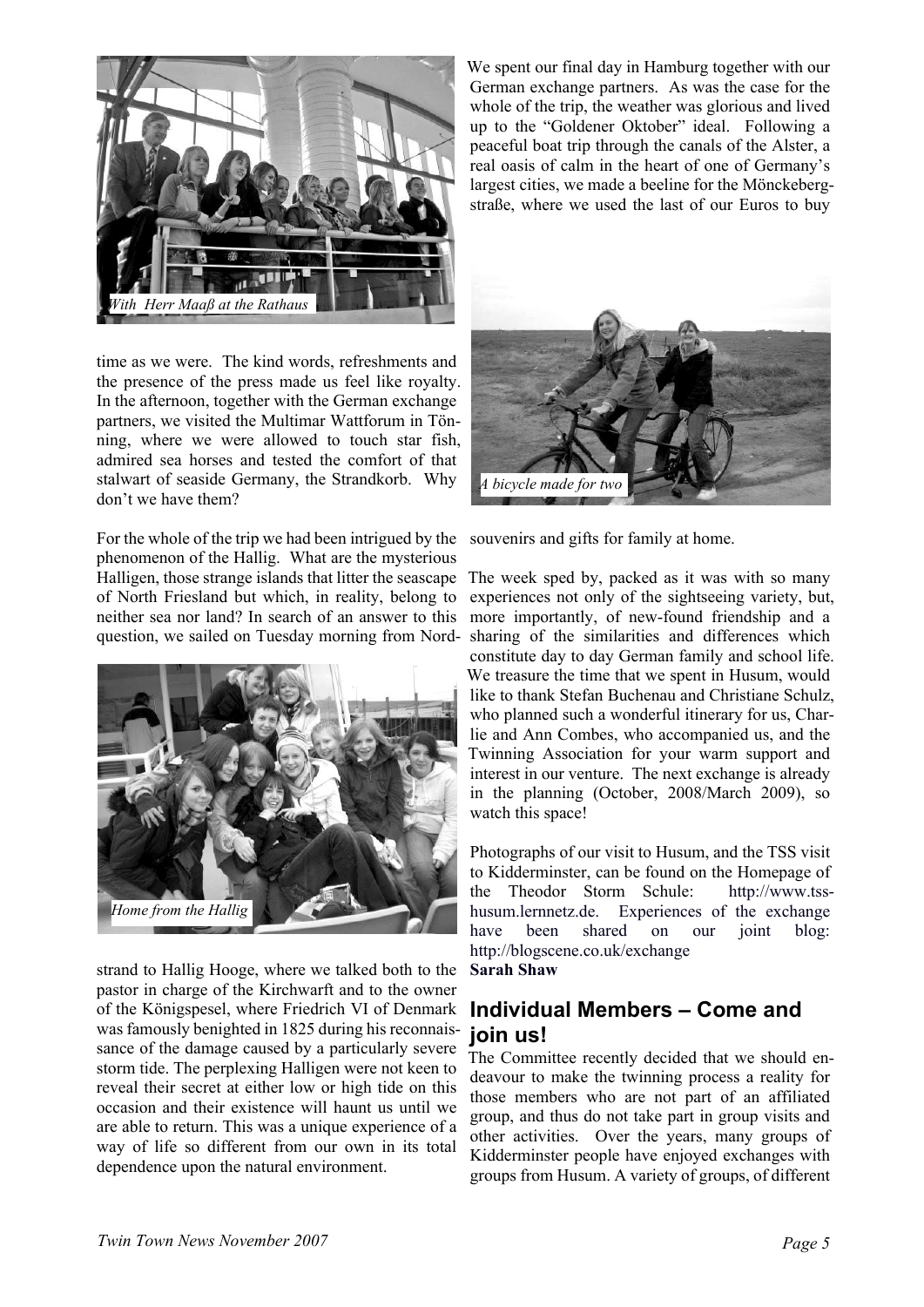ages and interests, continue to do so. However, many the Kidderminster Swimming Club. They were inpeople who do not belong to a group have not had this opportunity. We are keen to assist such "unattached" people – individuals, couples or families – to enjoy a visit too.

As a first step to setting this project under way, we have written to all members of the Association, and have invited them, if they are at all interested, to contact us. We can offer advice about travel options, Keith's and Liz's long and valuable service by makevents occurring through the year, hotel accommoda-ing a small presentation to them at the recent meeting. tion or any other information that's needed. A similar situation exists in Husum, where they have already Although she's in the throes of selling up and so on, had several volunteers to help in whatever way is required. Some visitors from Kidderminster might wish to stay with these hosts; others might prefer hotel accommodation but would appreciate being greeted on arrival, advised on activities, or even being taken out and about. We can put anyone who is interested in touch with a host or helper in Husum, as required.

Of course, we also need to set up a similar register of hosts and helpers here in Kidderminster, to look after "unattached" guests from Husum, and if members are able to offer any help in any way with this – or are just interested to find out more – please get in touch. **Hilary Boyle**

## **On the Move**

Our last edition referred to the sterling work done by our Social Sub-Committee. We now have to report that two of its members are about to leave us for sunnier climes; Keith and Liz Weston have decided to up sticks and move out to Sydney, Australia, where their sons and daughter are located. All their arrangements are complete, and they will be leaving



*Keith and Charles Talbot (Secretary)*

in November.

We do wish them well in their new life; they have contributed enormously both to the success of the Twinning Association and, previously, what was then

volved in the Club's long association with the Swimming Club in Husum, and their hard work in this as in so many other aspects of their life in Kidderminster is very greatly appreciated.

No doubt they will find similar niches in their new surroundings; we do hope that they will keep in touch. The Committee showed their appreciation of

Liz has kindly put together the following few words about their experience of twinning:

*Our first introduction to Husum came after our children joined the Swimming Club, which had strong links with the TSV Husum – they had been involved in exchanges since 1983, and this continued until 1997.*

*We visited Husum for the first time in 1995, when we joined four other adults and 30 young people, ranging in age from 11 to 22 years. The hospitality we received was wonderful – we were welcomed into their homes and it was an experience that we shall never forget.*

*After leaving what was by then the Wyre Forest Swimming Club we joined the Twinning Association, both to keep up our links with the town and to help others to enjoy the same experience.*

*We have hosted Husumers on many occasions, children and adults alike. In 1998 Dieter and Renata Braack were visiting the UK and made a surprise visit to us – which was wonderful; they stayed for a week – very tiring, but very enjoyable! Our last visitors, in 2006, were members of the "Oldies" group – a great visit.*

*We have made two private visits to Husum, staying with Claus Dieter Müller and Karin Werth (from the Shanty Chor) and Dieter and Renata Braack (from the Swimming Club). On both occasions we were again made very welcome, and we shall always have happy memories of Husum.*

*Liz Weston*

#### **Focus on Youth**

As forecast in the last Newsletter, we held our first "get-together" in July for young people who are associated with twinning. Canon Owain Bell, a member of the Association, arranged for us to use St. Mary's Chantry, and we were able to put on a display of photographs and information, show the new DVD, and serve refreshments – our thanks to St. Mary's Church for making this possible.

In the event, we had about ten young people there, two of whom had visited Husum in March this year;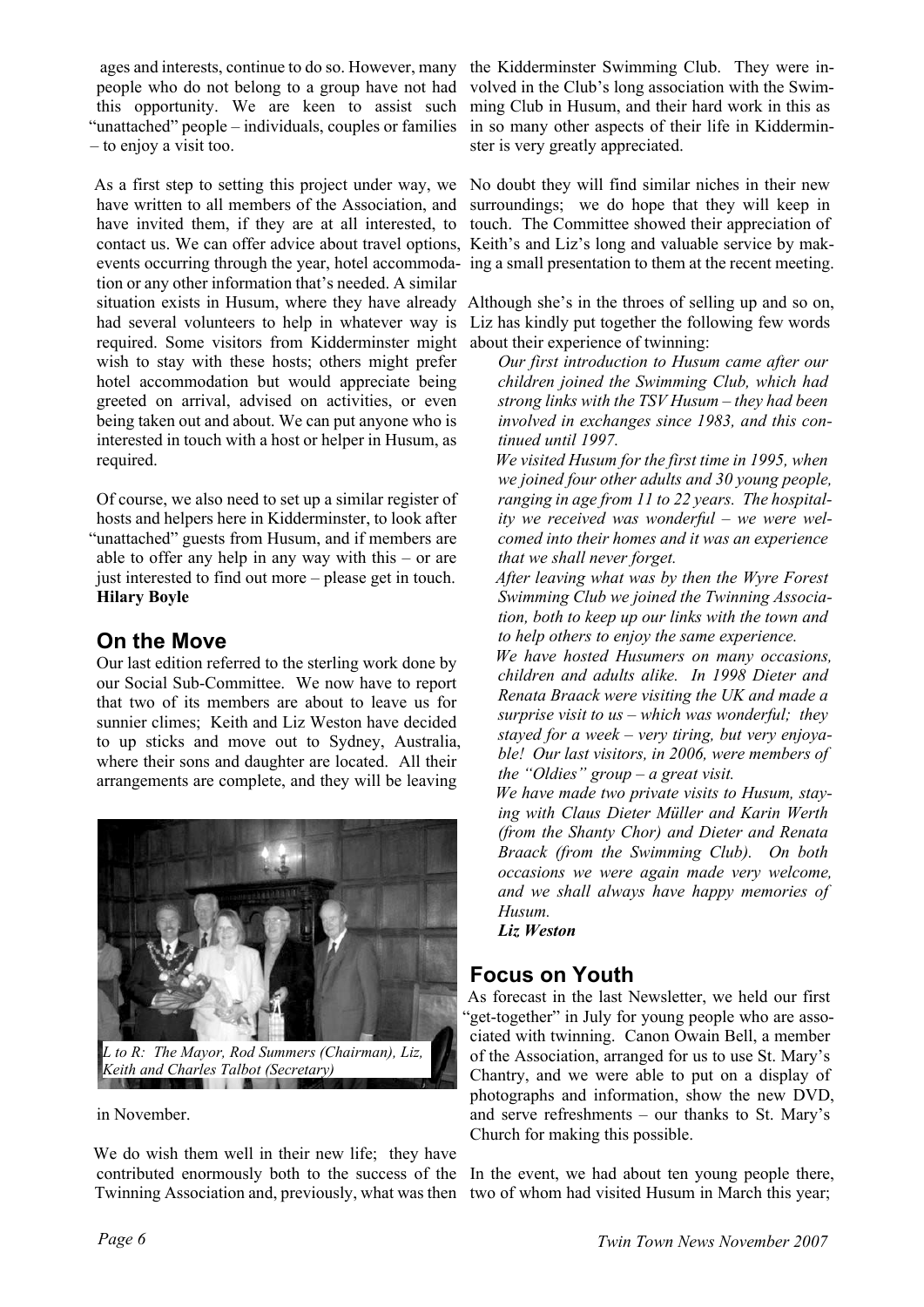the others were students at King Charles 1 High School who had hosted students from the Theodor-Storm-Schule and were anticipating their return visit to Husum in October. All were very enthusiastic about setting up some form of youth group to concentrate on the twinning, and we have started to build up a useful contact list.

In view of the fairly small number who attended, we agreed that we should repeat this preliminary meeting, in the hope that more could be persuaded to come on a date in November. Arrangements are therefore being made, and early indications are that a larger number will be there. Foremost among these will, of course, be the King Charles students, who have now returned from Germany and who will want to bring the twinning message to others. We shall report further in due course.

**Pauline Geddie**

## **On the Road with Kencan Co**

We have referred in previous Newsletters to the



contribution that Ken and Pat Garbett make to the activities of the Association, in organising social events such as the Race Night, and in providing refreshments for meetings. We have not mentioned



eir other role – that of making us mobile! Ken and Pat operate a chauffeured minibus service, Kencan Co, with a luxury eight-seater Ford Tourneo, which is often called upon by families and small groups needing transport to airports – sometimes as far distant as Heathrow, Gatwick or Stansted.

The vehicle also makes an annual appearance in the Kidderminster Carnival, suitably dressed in the yellow and blue colours that appear on the Kidderminster badge, on the Association's publicity material – and on the flags of Husum and Nordfriesland!

If you would like to make use of the minibus, do contact Ken or Pat through the website (www.kidderminster-husum-twinning.co.uk) or telephone 01562 754168.

## **Christmas Twinning Concert**

**A reminder that the Association will present its first Christmas Concert on Saturday, 1st December, at 7.30 p.m., at Baxter Church, in Kidderminster's Bull Ring. Our conductor, Pam Cunningham, has booked a number of groups and individuals associated with Twinning, but the emphasis will be on the Carols for Choir and Audience. Half the proceeds of the event will go to KEMP Hospice.**

**Please support this new venture, and bring your friends! A flier is enclosed with this Newsletter, and we would be very glad if you could display it somewhere prominent.**

## **On the Horizon**

Here are a few of the events and visits that will be taking place this year and into 2008. We shall be reporting on them in future issues of Twin Town News; meanwhile, please watch for further details:

16th November - Race Night, Valley Suite, Severn Valley Railway Station, Kidderminster

1st December - Christmas Concert by Twinners for Twinners (and others) - Baxter Church, Kidderminster. March - Krokusfest, Husum

27th May - 1st June - Kidderminster Choral Society visit to Husum

31st May - Joint Concert of Theodor Storms Chor and Kidderminster Choral Society, St. Marienkirche, Husum.

15th-16th June - Visit of Gardeners to Husum 28th June - Kidderminster Carnival October - Visit of "Oldies" to Husum.

# **Young Visitors**

We have had requests over the last few months from several young Husumers (aged between 14 and 19) who are keen to spend some time in Kidderminster. either for two or three weeks' holiday during the